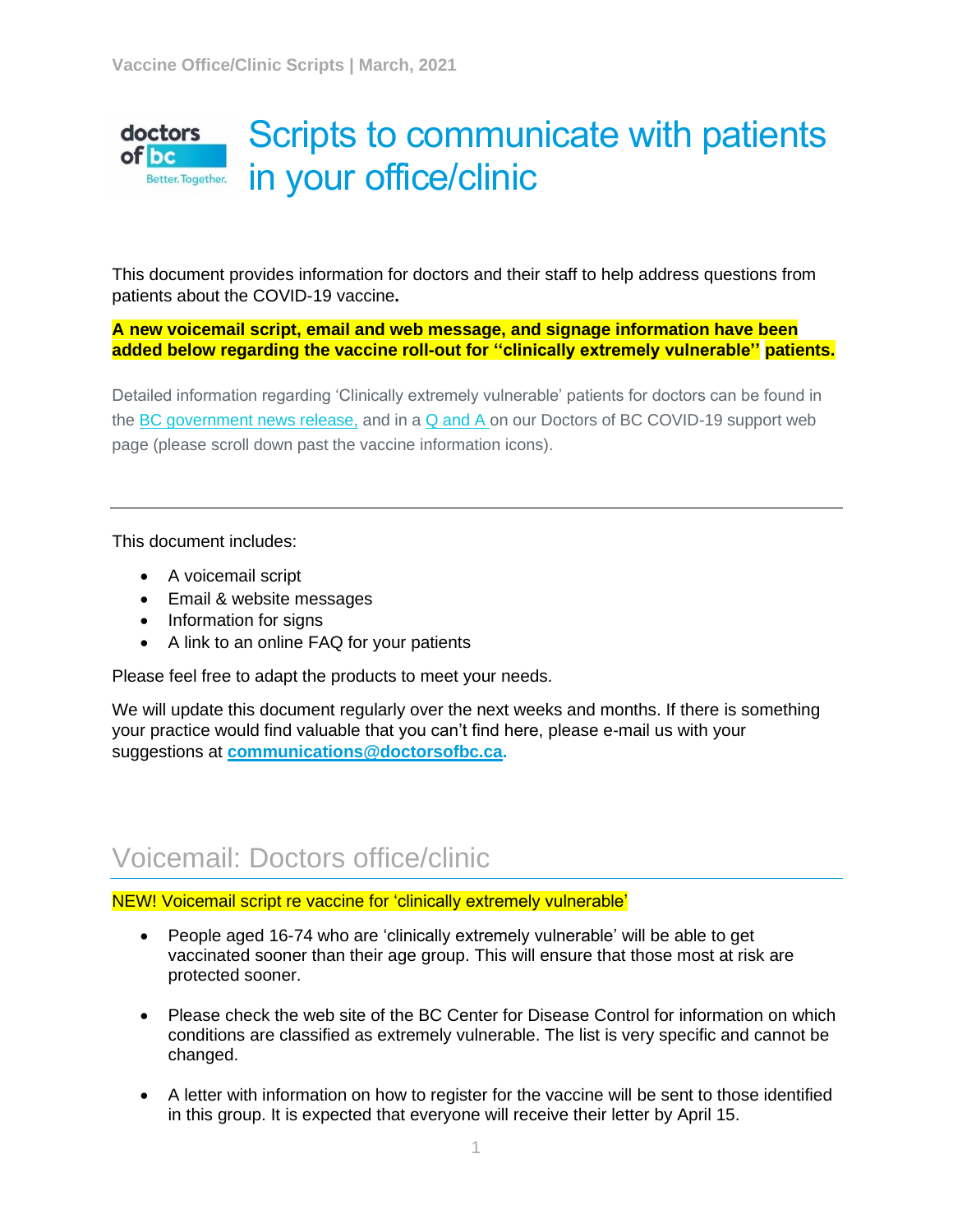- If you meet the criteria but have not received your letter by April 15, **your first step will be to call the vaccine booking system to see if you are on the list.**
- If you are not on the list, please call this office so we can confirm your eligibility with the provincial government.
- We respectfully ask that you do not contact this office **before** April 15 as it is important our phone lines are free for those needing immediate medical care. And remember to call the booking system first before you call this office.
- Our vaccine program is ahead of schedule and all British Columbians are now expected to receive their first dose of their vaccine by the end of June.

#### **General voicemail script – now includes a message on CEV patients and vaccines.**

- If you're calling about the COVID-19 vaccine, please be advised that the general public will start receiving vaccines in April.
- Vaccines will be delivered by age group, starting with those aged 75 and older.
- Our vaccine program is ahead of schedule and all British Columbians are now expected to receive the first dose of their vaccine by the end of June.
- Watch for information on how to register coming to you soon from the health authority.
- For details on timing and eligibility, visit the BC Centre for Disease Control or BC Government websites.
- Also check these sites to see if you are included in the group designated "clinically" extremely vulnerable" – as this group will be contacted by the Provincial Health Officer with a letter advising how to register for an earlier vaccine.
- Please do not contact this office until after April 15; then contact us only after calling the booking system to see if you are eligible for the vaccine. Again, please look to see if you are on the list first to see if you are eligible for fast-tracking.
- During this time, please continue to do all you can to prevent spread of the virus, and to keep you and your loved ones safe.
- Thank you for your patience.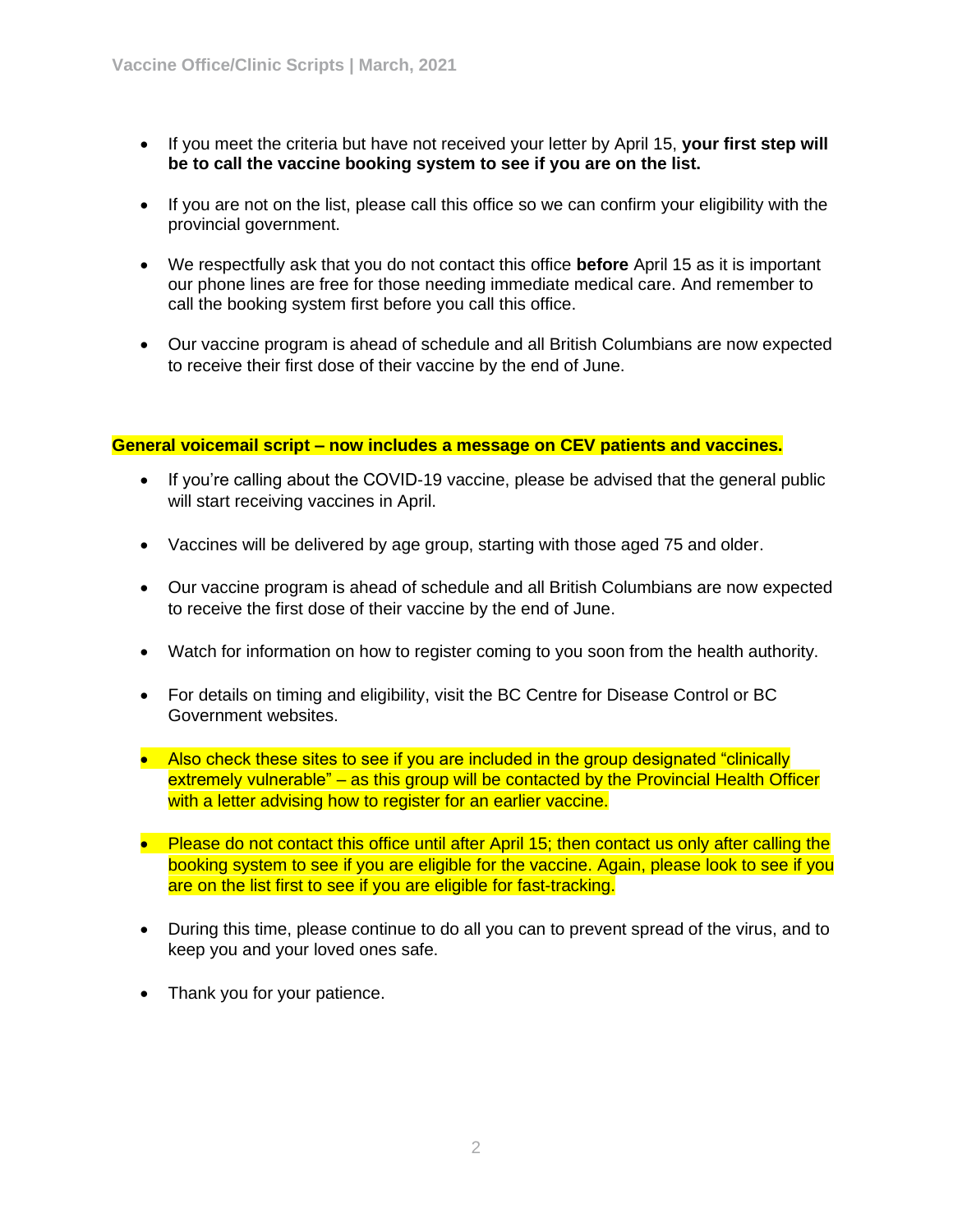### Email message re 'clinically extremely vulnerable' patients

COVID-19 vaccine update

#### Dear

#### **Important information for 'clinically extremely vulnerable' patients**

It was announced this week that **people aged 16 to 74 who are 'clinically extremely vulnerable** (CEV)' will be able to get their vaccinations earlier than their age group. This ensures that those most at risk are protected sooner.

Over the next two weeks the BC government **will be sending a letter to those identified as CEV** with information on how they can register for their vaccine.

Please note that the **criteria for the 'clinically extremely vulnerable' is very specific and cannot be changed.** Most people with common conditions such as diabetes (unless on insulin) and asthma are **\*not\* considered CEV** and will be vaccinated shortly as part of their age group**.**

#### **Our vaccine program is ahead of schedule and all British Columbians are now expected to receive their first dose of the vaccine by the end of June.**

If you are **unsure whether you meet the CEV criteria**, please visit [www.gov.bc.ca/cevCOVID.](http://www.gov.bc.ca/cevCOVID)

**All eligible patients are expected to receive their letter by April 15. Once you have received your letter you can book a vaccine appointment** for yourself or have a family member or friend call for you.

If you believe **you should be on the list, but have not received a letter by April 15, your first step is to call the vaccine booking system to see if you're on the list.** 

**If you are not on the list**, please call this office so we can confirm your eligibility with the provincial government.

**We respectfully request that you do not contact our office before April 15.** It is important that our phone lines are open for those requiring immediate medical care.

For **more information on this process, or If you are unsure whether you meet the criteria** for a 'clinically extremely vulnerable' person, please visit:

[Vaccines for people who are clinically extremely vulnerable -](https://www2.gov.bc.ca/gov/content/covid-19/vaccine/cev) Province of British Columbia [\(gov.bc.ca\)](https://www2.gov.bc.ca/gov/content/covid-19/vaccine/cev)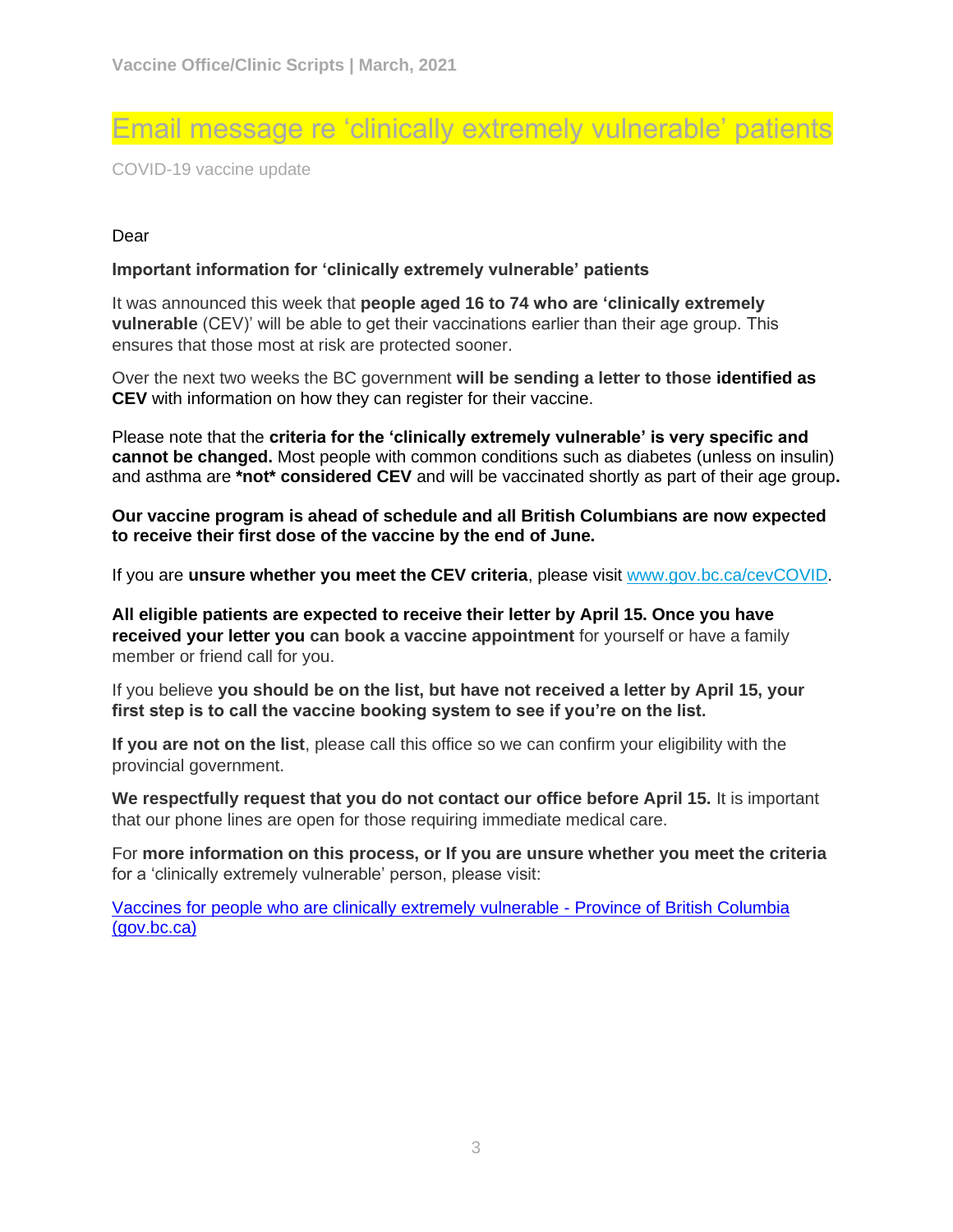## Website: Doctors office/clinic

#### COVID-19 vaccine update

Vaccinations are now underway in BC, and currently ahead of schedule. The general public will receive their vaccines in stages, starting in April. Please be patient and watch for updated information on timing for your age group.

#### NEW! Web copy re vaccine for 'clinically extremely vulnerable'

- Over the next two weeks, the BC government will be sending letters to people aged 16- 74 who are 'clinically extremely vulnerable' with information on how they can register for their vaccine.
- This means that 'clinically extremely vulnerable' patients will be able to get their vaccinations earlier than their age group, ensuring that those most at risk are protected sooner.
- It is expected that everyone will receive their letter by April 15.
- Please note that the criteria for the 'clinically extremely vulnerable' is very specific and cannot be changed.
- Most people with common conditions such as diabetes (unless on insulin) and asthma are \*not\* considered 'clinically extremely vulnerable' and will be vaccinated shortly as part of their age group.
- Please visit [www.gov.bc.ca/cevCOVID](http://www.gov.bc.ca/cevCOVID) if you are unsure if you meet the criteria.
- If you have not received your letter by April 15, your first step will be to call the vaccine booking system to see if you are on the list.
- If you are not on the list, please call this office **after April 15** so we can confirm your eligibility with the provincial government.
- We respectfully ask that you do not contact this office **before** April 15 as it is important our phone lines are free for those needing immediate medical care.
- For more information on this process, or If you are unsure whether you meet the criteria for a 'clinically extremely vulnerable' person, please visit:

[Vaccines for people who are clinically extremely vulnerable -](https://www2.gov.bc.ca/gov/content/covid-19/vaccine/cev) Province of British [Columbia \(gov.bc.ca\)](https://www2.gov.bc.ca/gov/content/covid-19/vaccine/cev)

• Our vaccine program is ahead of schedule and all British Columbians are now expected to receive the first dose of their vaccine by the end of June.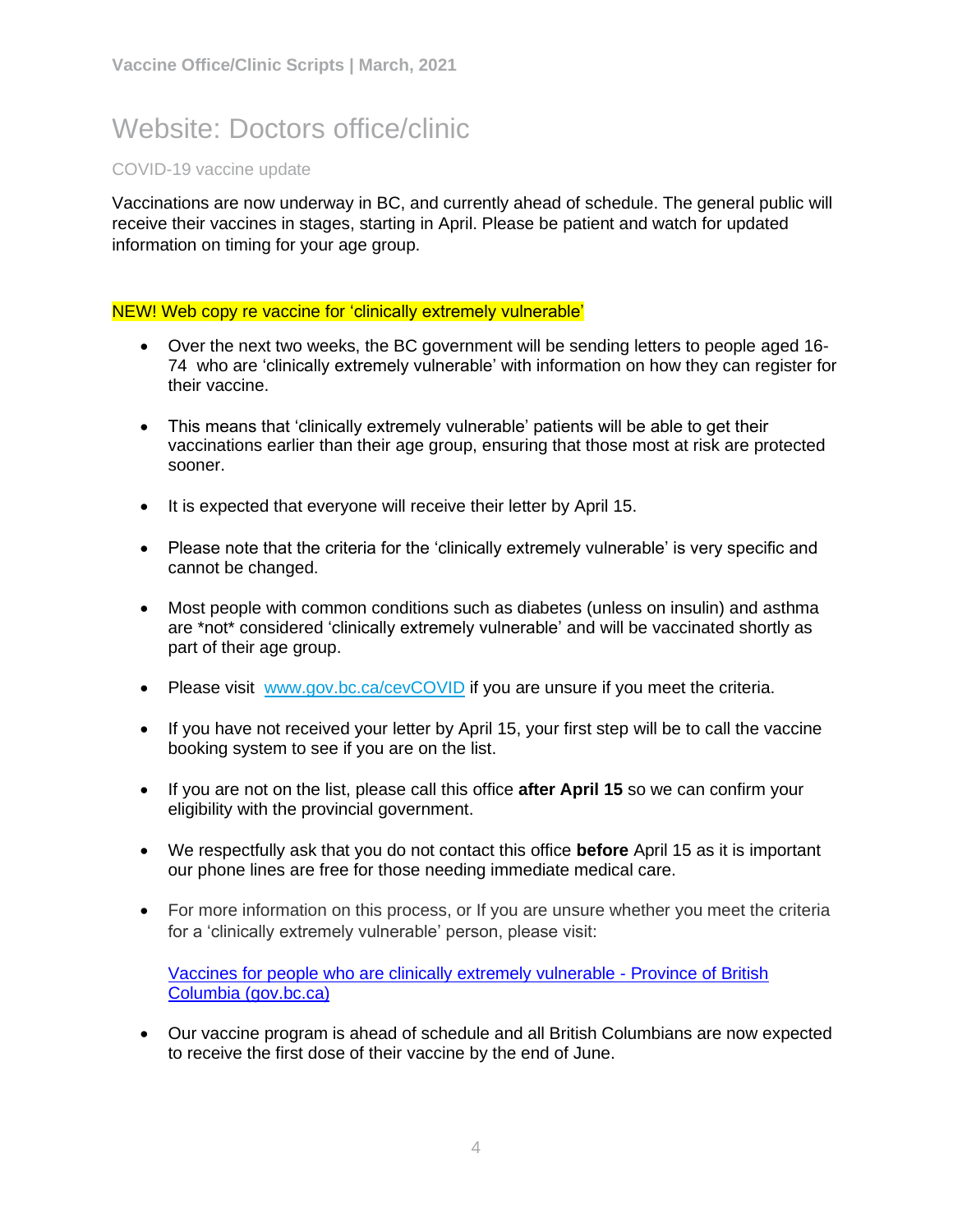#### **General Web Copy – includes information on CEV patients**

- Seniors aged 80 and older, and Indigenous seniors aged 65 and older have now almost all been vaccinated. If you are in this age group, and you need to book your appointment, visit the BC Government website [here.](https://www2.gov.bc.ca/gov/content/covid-19/vaccine/seniors)
- The general public will start receiving vaccines in April. Vaccines will be delivered by age group, starting with those aged 75 and older.
- Currently the Immunization Plan is ahead of schedule and everyone should have received their first dose of the vaccine by the end of June.
- Health authorities will shortly be reaching out to all British Columbians with information on how to register to get the vaccine.
- For information on the four phases of the immunization campaign, and to understand when you will be eligible, please go to the BC Centre for Disease Control website [here.](https://news.gov.bc.ca/releases/2021PREM0005-000119)
- If you want to know whether you are on the list of clinically extremely vulnerable patients, who are being fast-tracked to receive the vaccine earlier than their age group, check this link: [Vaccines for people who are clinically extremely vulnerable -](https://www2.gov.bc.ca/gov/content/covid-19/vaccine/cev) Province of British [Columbia \(gov.bc.ca\).](https://www2.gov.bc.ca/gov/content/covid-19/vaccine/cev) It also provides you with direction regarding next steps.
- Please do not contact this office until after April 15; then contact us only after calling the booking system to see if you are eligible for the vaccine. Again, please look to see if you are on the list first to see if you are eligible for fast-tracking.
- Thank you for your patience, and please continue to do all you can to prevent spread of the virus, and to keep you and your loved ones safe.
- This means wearing a mask when you're out, staying six feet from others, and washing your hands frequently.

## Signage/notice: Doctors office/clinic

#### COVID-19 Vaccine

#### NEW! Signage for 'clinically extremely vulnerable'

- People who are aged 16-74 'clinically extremely vulnerable' will be able to get vaccinated sooner than their age group. This will ensure that those most at risk are protected sooner.
- If you are in this group you will receive a letter with information on how to register for the vaccine. It is expected that everyone will receive their letter by April 15.
- If you have not received your letter by April 15, your first step will be to call the vaccine booking system to see if you are on the list.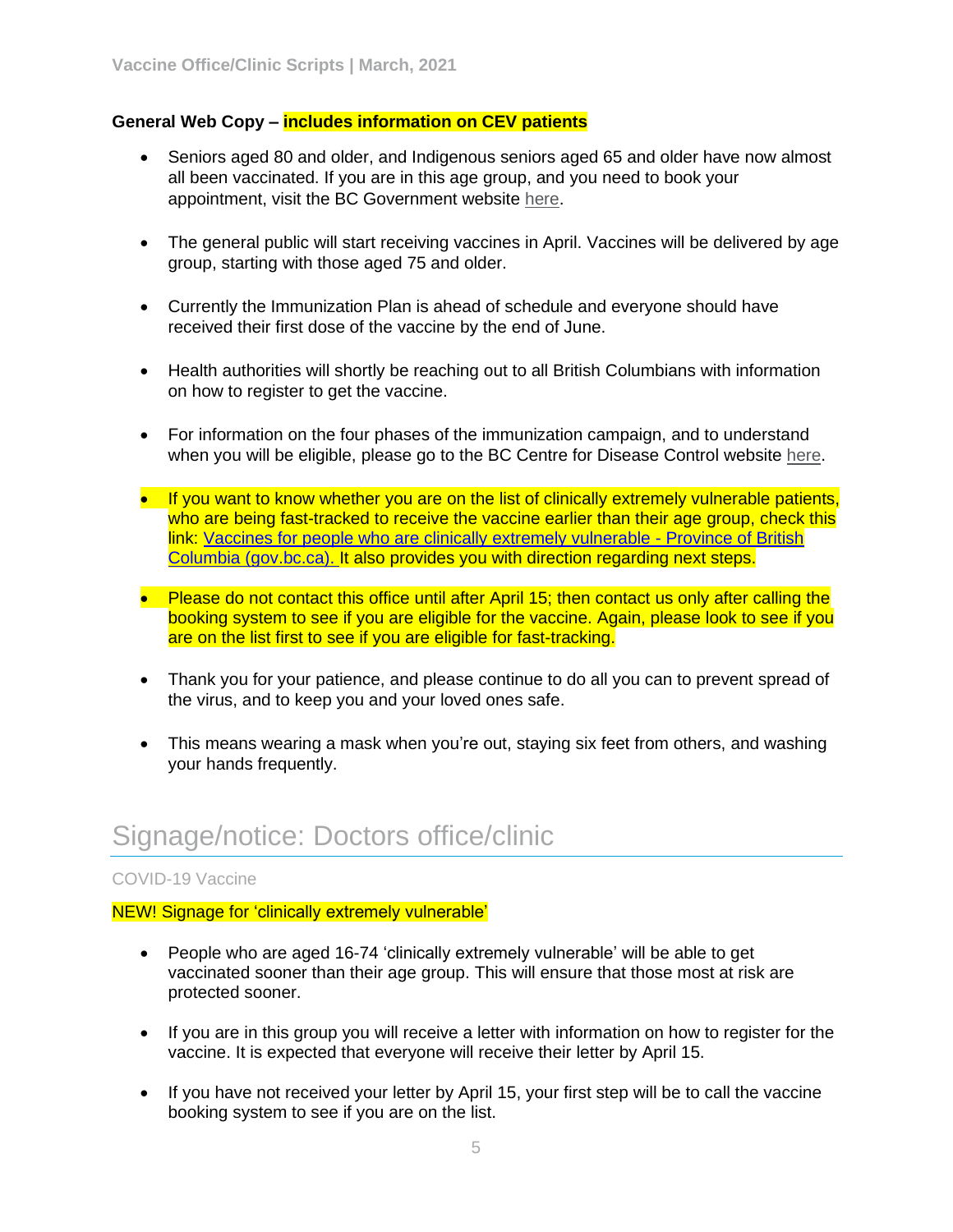- If you are not on the list, please let us know so we can check your eligibility with the provincial government.
- The criteria for the 'clinically extremely vulnerable' is very specific and cannot be changed. Please visit [www.gov.bc.ca/cevCOVID](http://www.gov.bc.ca/cevCOVID) if you are unsure if you meet the criteria.
- Currently the Immunization Plan is ahead of schedule and everyone should have received their first dose of the vaccine by the end of June.
- If you have not received your letter by April 15, your first step will be to call the vaccine booking system to see if you are on the list.
- If you are not on the list, please let us know so we can check your eligibility with the provincial government.
- We respectfully ask that you do not contact this office **before** April 15 as it is important our phone lines are free for those needing immediate medical care.

#### **General Signage**

- The general public will start receiving their vaccines in April, starting with those 75 or older.
- Currently the Immunization Plan is ahead of schedule and everyone should have received their first dose of the vaccine by the end of June.
- Watch for information on how to register coming to you soon from the health authority.
- Seniors aged 80 and older, and Indigenous seniors aged 65 and older have now almost all been vaccinated. If you are in this age group, and need to book your appointment, visit the BC Government's 'Vaccine Appointments for Seniors' web page for details.
- Visit [bccdc.ca](http://www.bccdc.ca/) for more information and for your eligibility to get the vaccine.
- Remember to continue to wear your mask and to physically distance.